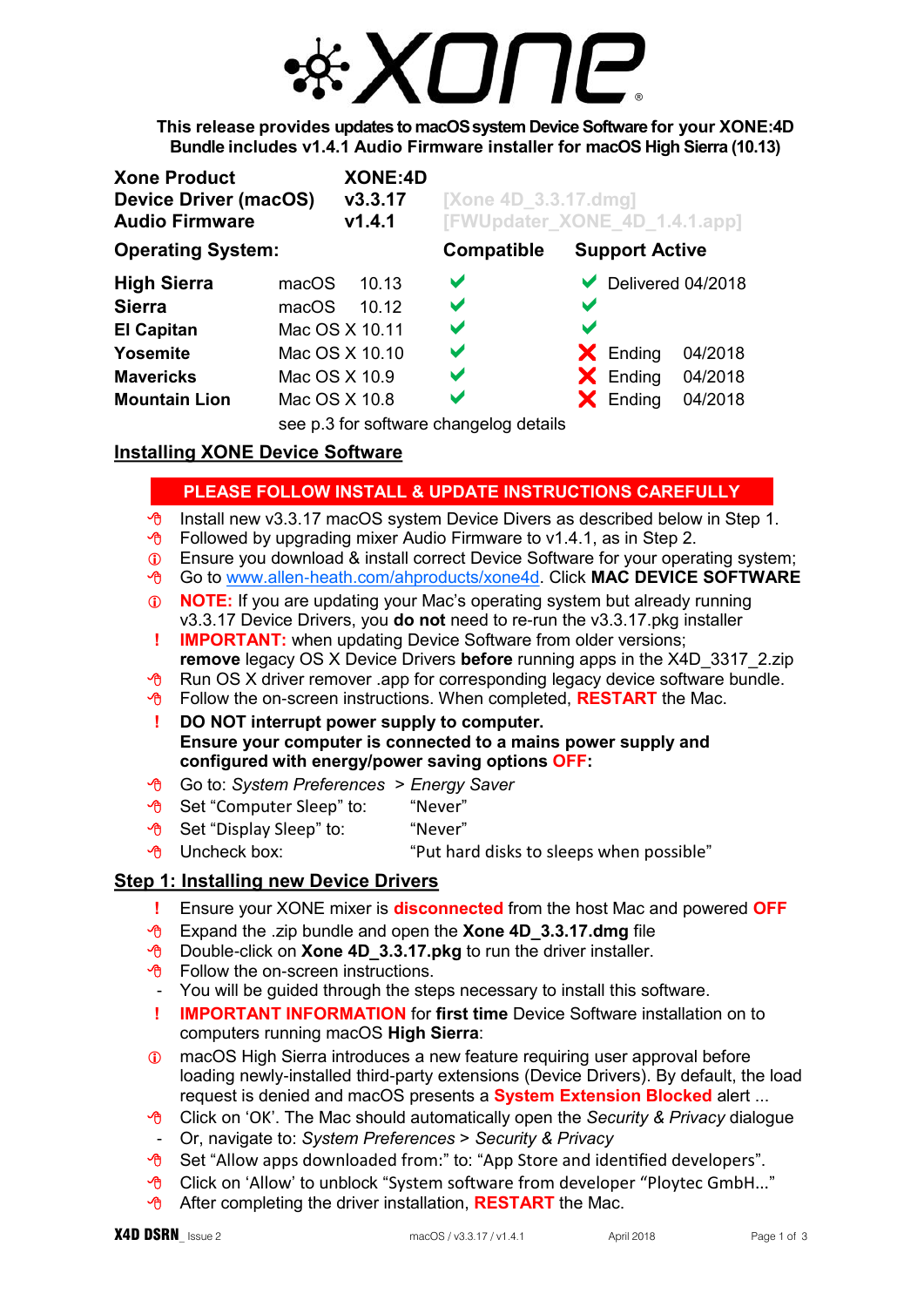# 7 II II-

# **PLEASE FOLLOW INSTALL & UPDATE INSTRUCTIONS CAREFULLY**

**Xone Product XONE:4D Device Driver (macOS) v3.3.17. [Xone 4D Audio Firmware (macOS) v1.4.1 FIWUpdate** 

# **Step 2: Update Audio Firmware**

- **!** Ensure the mixer is **disconnected** from the computer and powered **OFF**
- *T* Ensure no other applications are open.
- $\sqrt{\theta}$  Expand the FWUpdater .zip and run **FWUpdater\_XONE\_4D\_1.4.1.app**
- "Device not detected" will be displayed
- Plug in the USB cable
- Switch the Xone:4D **ON**
- **The application will display:** "Current firmware version is …"

### **! IF** *Current firmware version* is **NOT** 1.4.1...  **UPDATE THE MIXER AUDIO FIRMWARE**

- Click on 'write firmware'
- **! DO NOT switch OFF or interrupt power supply or connection to your XONE:4D while installation is in progress**
- **O** When the app finishes writing the update, the application will display:

"Power down your XONE:4D now"

- Switch the XONE:4D **OFF**
- **! DO NOT switch OFF or interrupt power supply connection to your Mac during the update process**
- **The application will display** "Power up your XONE:4D now"
- Switch the XONE:4D **ON**
- **ID** Wait for the application to display: "Update to version 1.4.1 successful. Power down your XONE:4D now."
- Switch the XONE:4D **OFF**
- <sup>8</sup> Press 'Exit' on the Audio Firmware Updater
- *<b>A RESTART* the Mac after exiting the Updater.
- Switch the Xone:4D **ON**
- The Firmware Update is now complete

|         | ater_XONE_4D_1.4.1.app]                                   |
|---------|-----------------------------------------------------------|
|         | XONE:4D Firmware Updater 1.4.1 (k1)                       |
|         | $\pi\lambda$ ογτες                                        |
|         | Device not detected.                                      |
|         | write firmware                                            |
|         |                                                           |
|         | Exit                                                      |
|         | XONE: 4D Firmware Updater 1.4.1 (k1)                      |
|         |                                                           |
|         | $\pi\lambda$ OVTEC                                        |
|         | Current firmware version is 1.3.2 (k1)                    |
|         | write firmware                                            |
|         | Exit                                                      |
|         |                                                           |
|         | XONE: 4D Firmware Updater 1.4.1 (k1)                      |
|         |                                                           |
|         | πλογτες                                                   |
|         | Power down your XONE:4D now.                              |
|         | write firmware                                            |
|         | Exit                                                      |
|         | XONE: 4D Firmware Updater 1.4.1 (k1)                      |
|         |                                                           |
|         | Οντ $\epsilon$                                            |
|         | Power up your XONE:4D now.                                |
|         | write firmware                                            |
|         |                                                           |
|         | Exit                                                      |
|         | XONE:4D Firmware Updater 1.4.1 (k1)                       |
|         |                                                           |
|         | πλογτες                                                   |
| 4D now. | Update to version 1.4.1 successful. Power down your XONE: |
|         | write firmware                                            |
|         | Exit                                                      |